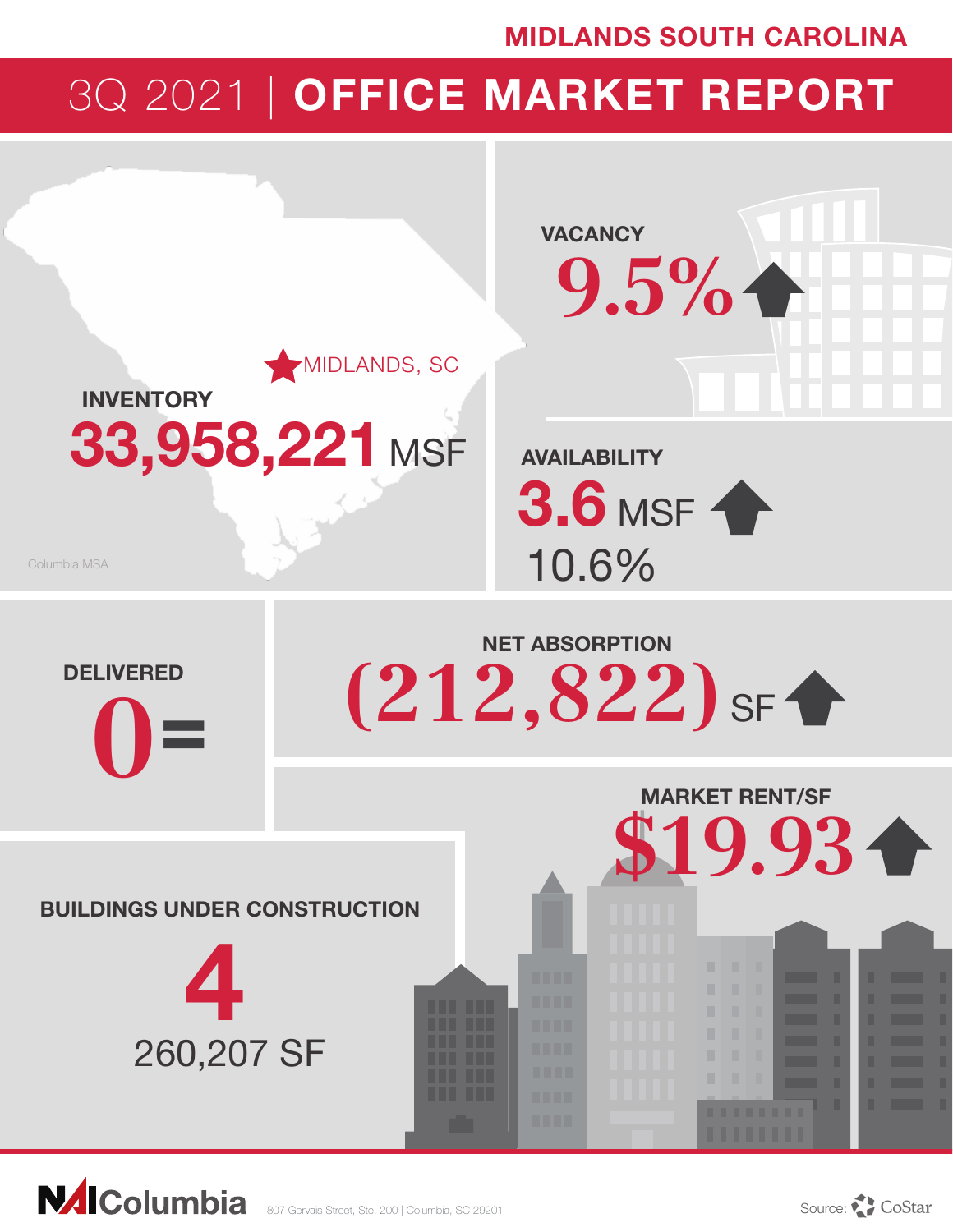## MIDLANDS SOUTH CAROLINA

# 3Q 2021 | OFFICE MARKET REPORT



### MIDLANDS MARKET REVIEW NOTABLE Q3 TRANSACTIONS

Columbia's office-using sectors are dominated by state government, education, and healthcare-related tenants and professional services supporting those industries. These steady, if slow-growing, sectors shield the office market here from the boom and bust cycles of more dynamic metros. Vacancy rates typically track lower than the national average, and new construction is relatively slow. While Columbia's vacancy rates remained below the national average through the pandemic, some large move-outs have led negative absorption and slowing rent growth in 21Q3.

Several factors, including low business and living costs, local tax incentives, and a central location near major interstates, have attracted a variety of businesses to the area. Columbia is becoming an increasingly attractive location for technology companies in search of top talent, particularly graduates of the University of South Carolina. Columbia's established base of long-term tenants should help reverse absorption losses in the coming quarters, and with limited supply in the works, rent growth has begun to recover heading into 21Q4.





**SALE** 

Jeff Hein, SIOR & Thomas Wyatt sold a 6,300 SF medical office building located at 7620 Trenholm Road. The building sold for \$2.1 million.





### SOLD

John Gregory, CCIM & Cam Kreps represented a buyer in purchasing 7,800 SF of office space for \$1.2 million. The property is located at 3115 Sunset Blvd. in West Columbia

LEASE

Petyton Bryant, CCIM, Ryan Causey, & Alex Johnson executed a lease of a 12,875 SF office space located at 140 Stoneridge Dr.



Source: CoStar